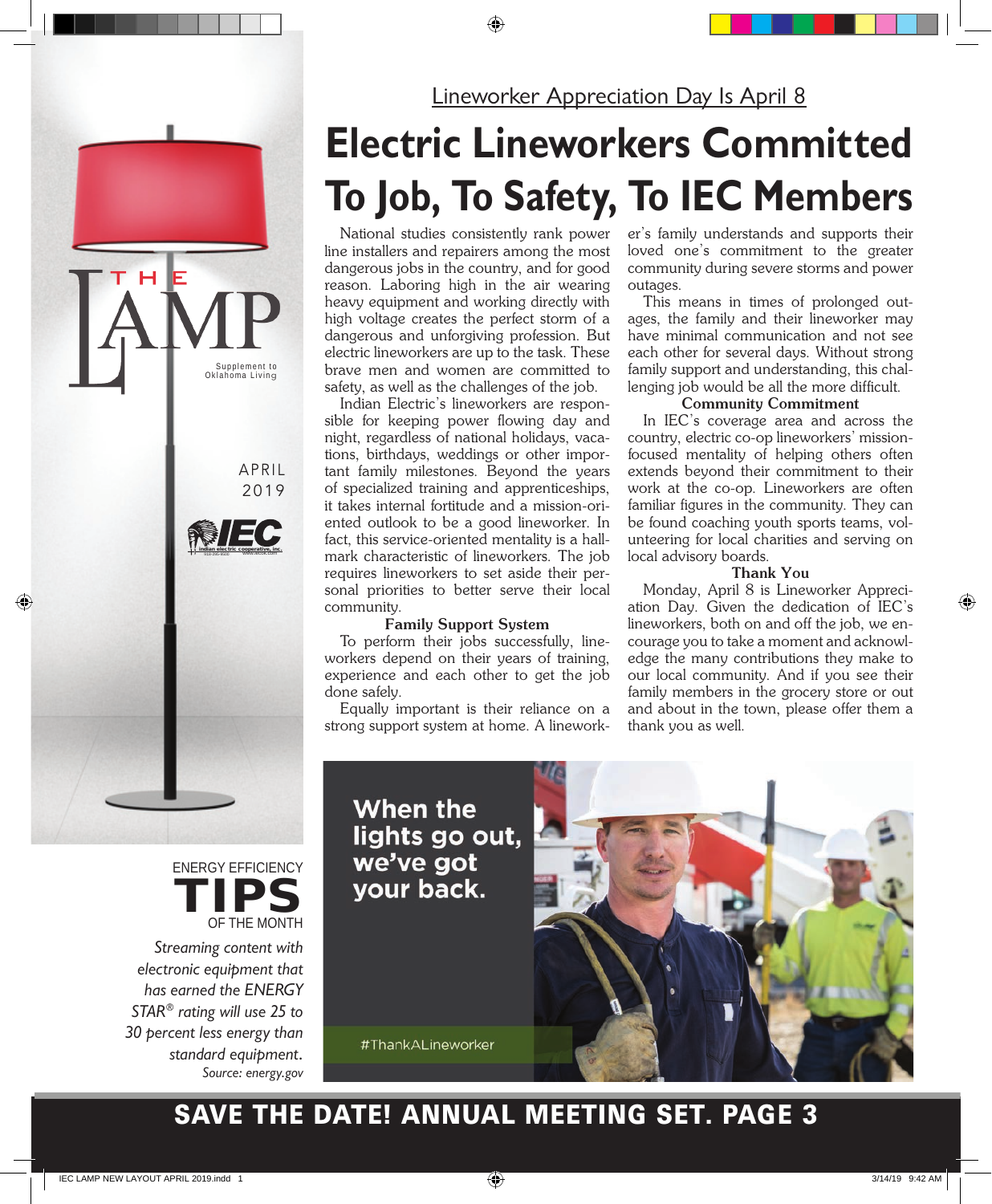## Communities Work Together For Progress

Community leaders from Cleveland, Hominy, Pawnee, Bristow, Mannford, and other surrounding towns have been conducting forums to determine how they can "CRE-ATE BRIDGES.

CREATE BRIDGES stands for "Celebrating Retail, Ac-

commodations, Tourism and Entertainment by Building Rural Innovations and Developing Growth Economics." It is a pilot program through the OSU Extension office to help the economic growth of rural areas.

Counties represented at the most recent forum were Osage, Pawnee and Creek. These counties have identified themselves as the Sandstone Hills Region.

Steps needed to be taken in order to CREATE BRIDGES have been the topic of discussion. Such steps will include forming a regional steering committee, conducting an asset map of businesses and existing training programs, convening a retail academy to examine relevant regional data, and implementing new strategies and actions.

The group has talked about the percentage of retail businesses making up the rural communities, the lack of

opportunities available to many in those businesses, and the programs currently available to change those opportunities.

A number of topics were discussed among those who attended a recent CREATE BRIDGES forum. First was the strength that is evident in communities. Communities have cultural events, historical places, and agricultural activities such as boating, hunting, and fishing. Also identified were the communities' passionate people.Plus, infrastructure of roads, a multi-tribal historical presence, culture, and employment.

The challenges communities face at building rural inno-



On March 25 the Sandstone Hills Region conducted a Retail Academy workshop at Central Tech in Drumright.

A second workshop is planned for April 5 in Pawhuska.

The Retail Academy will explore regional data relevant to the "CREATE" sectors of retail, accommodations, tourism and entertainment businesses, how CREATE businesses strengthen and build the local economy, and how investment in CREATE workforce benefits your business and region.

The target audience for these workshops are business owners, chamber/economic development organization staff, and community leaders.

vations and developing growth economics were also talked about. Basically, identifying what is keeping these communities from growing in retail, tourism, accommodations, and entertainment. The general consensus was lack of community involvement with volunteering at many of the events, lack of customers at these events and local retail, lack of vision among the city planners for the communities, and lack of funding.

Finally, the opportunities these communities have to combat these challenges were discussed. Of the many ideas shared, the most common idea was regional advertising to promote the many positive aspects of the Sandstone Hill Region. This included cooperative business practices not only among the businesses in each community, but among the businesses of the area. This could be done through social media groups, brand-

ing different towns in the region, and refreshing existing initiatives such as Fourth of July celebrations, town anniversaries, and the many different events each community has every year.

More town forums are on the horizon. Those who would like to participate can find out more at CREATEBRIDGES. okstate.edu or on Facebook at CreateBridgesOklahoma.

### **OSU To Host Vietnam Veterans Memorial Replica Wall**



The Wall That Heals, a 375-foot-long replica of the Vietnam Veterans Memorial in Washington D.C., will be on display April 18- 21 at Oklahoma State University.

Visitors can honor the more than 58,000 Americans who died in the Vietnam War and visit a mobile education center to learn about social, cultural and political aspects of the Vietnam era in the United States.

"We are deeply honored to be hosting The Wall That Heals," said Rick Hansen, a retired Marine Corps captain and coordinator of OSU's Student Veteran Academic Services.

"We invite everyone to come out and pay their respects to the men and women who made the ultimate sacrifice."

The Wall That Heals will be available for viewing 24 hours a day from 12 a.m. April 18 through 3 p.m. April 21 on the intramural athletic fields west of the Colvin Center near West Hall of Fame Avenue and North Walnut Street in Stillwater. Parking will be available nearby.

An opening ceremony is planned for 10- 11:30 a.m. April 18 and will include an address from OSU President Burns Hargis.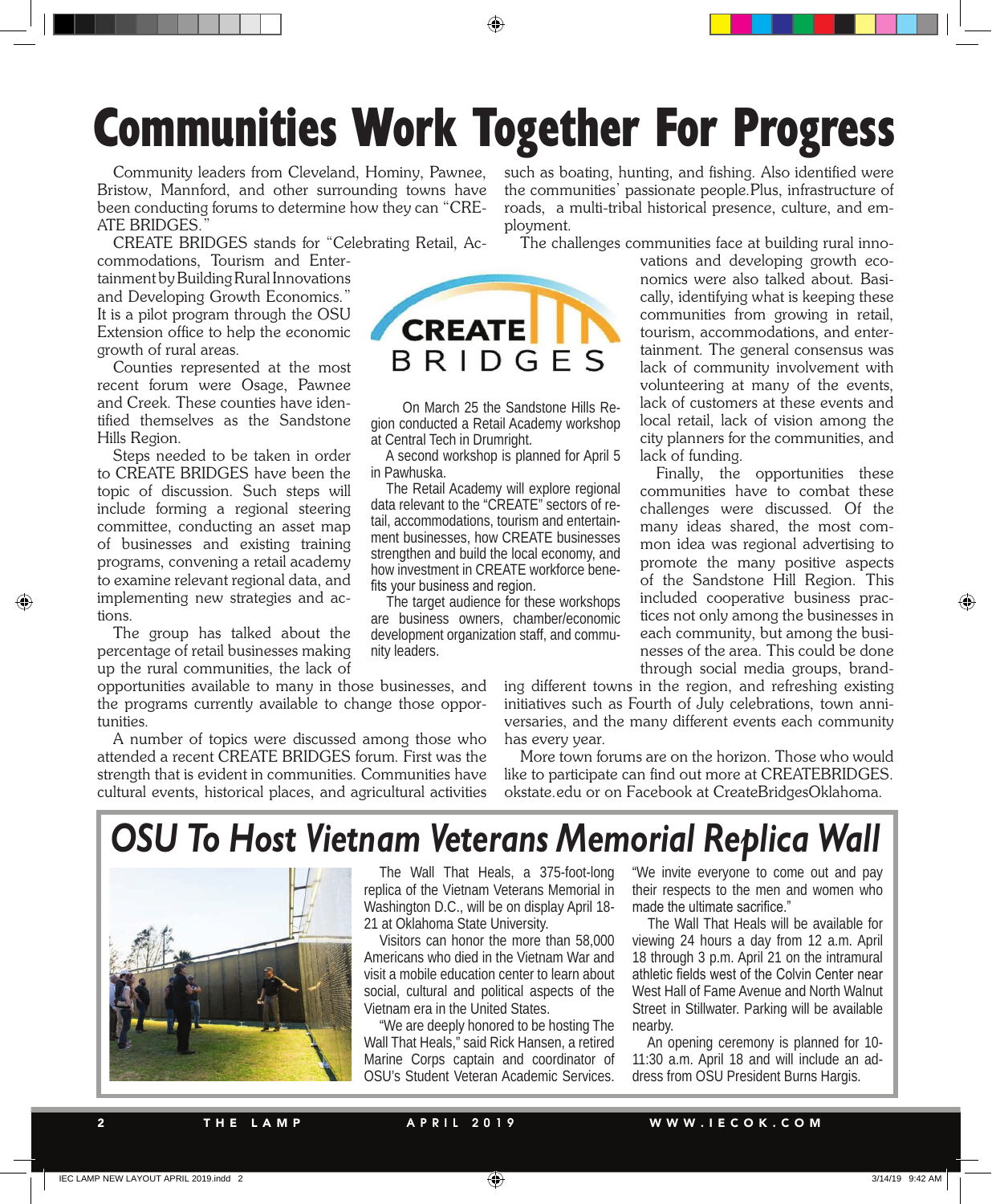# **Annual Meeting Is On Calendar**

We're excited to announce it's already time to begin planning your part in the IEC Annual Meeting! Mark your calendars and save the date — July 25!

IEC is now taking vendor applications. Registering right away is encouraged as limited space is available.

IEC members arriving to register early for this year's Annual Meeting will again be able to purchase food and drinks in the "Food Court" area and shop or browse "The Business and Arts Spotlight" which will be located outside the Cleveland High School Event Center on Thursday, July 25.

The Spotlight consists of artisans, retail and professional SAVE THE DATE! JULY 25 Vendors Welcome!

businesses and organizations, most of whom are fellow IEC members.

Vendors interested in participating and reserving a display space free of charge should complete the appropriate forms below (green for food vendor and yellow for Spotlight - artisan, retail, professional or organization).

Vendor registration forms should be mailed or delivered before July 1 to: Clara Eulert, IEC, P.O. Box 49, Cleveland, OK 74020.

Mrs. Eulert will notify vendors to confirm their display space. If you have any questions, please call IEC Member Services at 918-295-9500.

#### **2019 Annual Meeting** FOOD VENDOR **RESERVATION FORM**

| Food Business Name: Mannell Management Control Management Control Management Control Management Control Management                                                                                                                   |
|--------------------------------------------------------------------------------------------------------------------------------------------------------------------------------------------------------------------------------------|
| Contact Person: New York Contact Person:                                                                                                                                                                                             |
| Cell/Home Phones: Management Control of the Phones:                                                                                                                                                                                  |
| Work Phone: <u>Alexander and Charles and Charles and Charles and Charles and Charles and Charles and Charles and Charles and Charles and Charles and Charles and Charles and Charles and Charles and Charles and Charles and Cha</u> |
| E-mail Address: No. 1994                                                                                                                                                                                                             |
| Mailing Address: Mail Andrea Mail Address: Mail Andrew Mail Address: Mail Address: Mail Address: Mail Address                                                                                                                        |
| City: <u>City: City: City: City: City: City: City: City: City: City: City: City: City: City: City: City: City: City: City: City: City: City: City: City: City: City: City: City: City: City: City: City: City: City: City: City:</u> |
|                                                                                                                                                                                                                                      |
| Food or Drink to be sold (all drinks must be sold in screw top plastic                                                                                                                                                               |
|                                                                                                                                                                                                                                      |

**PLEASE RETURN THIS COMPLETED FORM by July 1** to: Indian Electric Cooperative, Attn: Clara Eulert; P.O. Box 49, Cleveland, OK 74020 or email: clarae@iecok.com *Space is reserved on a first come, first served basis.*

#### **2019 Annual Meeting BUSINESS SPOTLIGHT RESERVATION FORM**

| Business Name: Manual Manual Manual Manual Manual |  |
|---------------------------------------------------|--|
| Contact Person: New York Contact Person:          |  |
|                                                   |  |
|                                                   |  |
|                                                   |  |
|                                                   |  |
|                                                   |  |
|                                                   |  |
|                                                   |  |
|                                                   |  |

#### **PLEASE RETURN THIS COMPLETED FORM by July 1** to: Indian Electric Cooperative, Attn: Clara Eulert; P.O. Box 49, Cleveland, OK 74020

or email: clarae@iecok.com *Space is reserved on a first come, first served basis.*